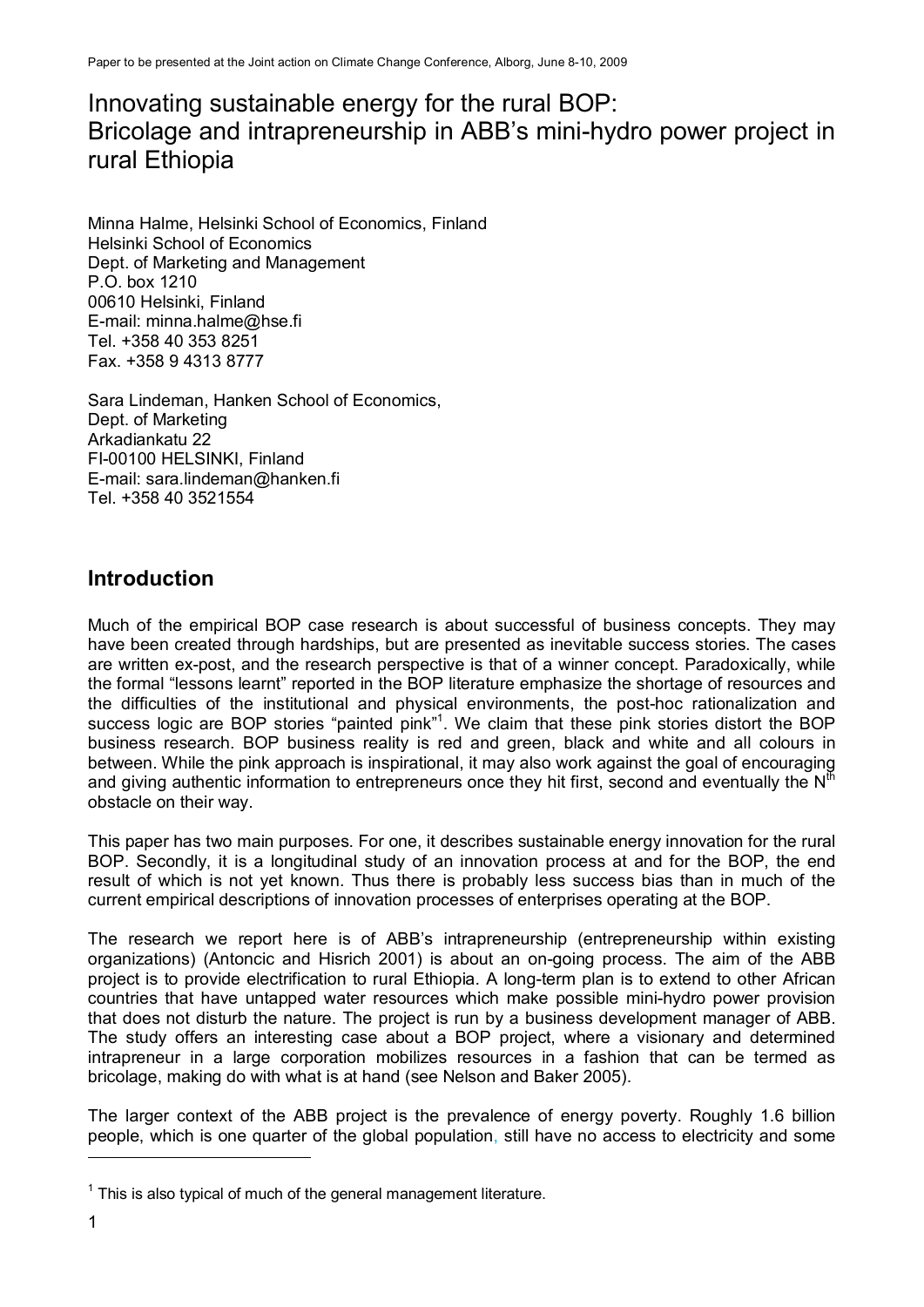2.4 billion people rely on traditional biomass, including wood, agricultural residues and dung, for cooking and heating. More than 99 percent of people without electricity live in developing regions, and four out of five live in rural areas of South Asia and sub-Saharan Africa (IEA 2002). Entangled in this case description are the complex dynamics and challenges linked to energy poverty.

We write this paper more like a story rather than a formal paper that starts with a literature review and proceeds through the case description to results. We follow a data-driven inductive research strategy. Both of us have thorough knowledge of the BOP literature, but we gathered the current data without assumptions on what we want to find. We did not even have a formal research question, but we were interested in studying empirically a BOP business development process whose end result is not yet known. The context is energy provision for the rural BOP, and the particular focus on an initiative for introducing sustainable and affordable yet high-quality electricity for the poor. Only in the very end of the paper we discuss the implications of the case to the BOP literature.

### **The story begins in the Addis Abeba Innovation Centre**

 "*The project started, to be honest, in the lobby bar of Hilton Addis Ababa more than two years ago, I think that was 20th Jan 2006... There I met a Finnish strategy adviser, Mr. Tapio Peltonen, who at that time was working with Nokia and ETC [Ethiopian Telecom Company]. We had long discussions about developing countries, opportunities here, new approaches how to develop a country in profitable way and many other topics*." [Development Manager Mika Turpeinen, ABB, in an e-mail correspondence on Feb. 21, 2008]

A number of developing countries struggle in a paradoxical situation with originally abundant resources but facing a number of complex and interrelated problems that result in even extreme poverty among their citizens. Ethiopia is a case in point. It is one of the poorest countries in the world, yet not due to lack of natural resources but rather due to failing governance the country has plunged into deep poverty and dependence on foreign food and development aid. Somewhat contradictory to the common imagery of drought and famine in Ethiopia, this high altitude country is in fact the source of 84% of the Niles water. Despite the huge potential, exploitation rate is only about 2% (API 2007), i.e. little of the renewable natural resource of "falling water" is electrified. This would not be as tragic a fact if not coupled with the fact that most households use wood as cooking fuel, which has lead to deforestation and erosion. From the original 60 %, today only less than 2 % of the land area is covered by forest (Bishaw 2001). Deforestation has left parts of the Ethiopian population without arable land, and led to mass migration of others from unlivable areas to those which can support human livelihoods. But the pressure on the land is constantly increasing and fuel-switch alternatives to wood are desperately called for.

In this paper we focus on energy poverty and particularly rural electrification. Lack of cooking, lighting and household energy directly influences the lives of poor individuals. In the absence of electricity, people depend heavily on the usage of firewood for cooking. This coupled with a staggering population growth in Ethiopia has lead to deforestation and loss of livelihoods. The problem is recognised by the Ethiopian government, which sees (rural) electrification as a priority, but still fails to provide electricity despite its promises and deforestation problems.

Although not as dramatic as lack of nutrition or shelter, the lack of electricity indirectly influences the lives of the poor in a number of ways. It means lack of light or high costs of other sources of light, such as kerosene for lamps. Ethiopians actually often refer to living without electricity as "being in the dark". Furthermore, it means that cooking energy comes from wood, causing indoor air pollution and respiratory diseases. Basic activities such as grain grinding and fetching or pumping water in rural communities have to be conducted manually. These laborious tasks are primarily duties of women and young girls. Much of their time goes to fetching water and wood for cooking and preparing food without help of even simplest appliances that would require electricity. On top of that, people have to spend a considerable amount of their income to sources of power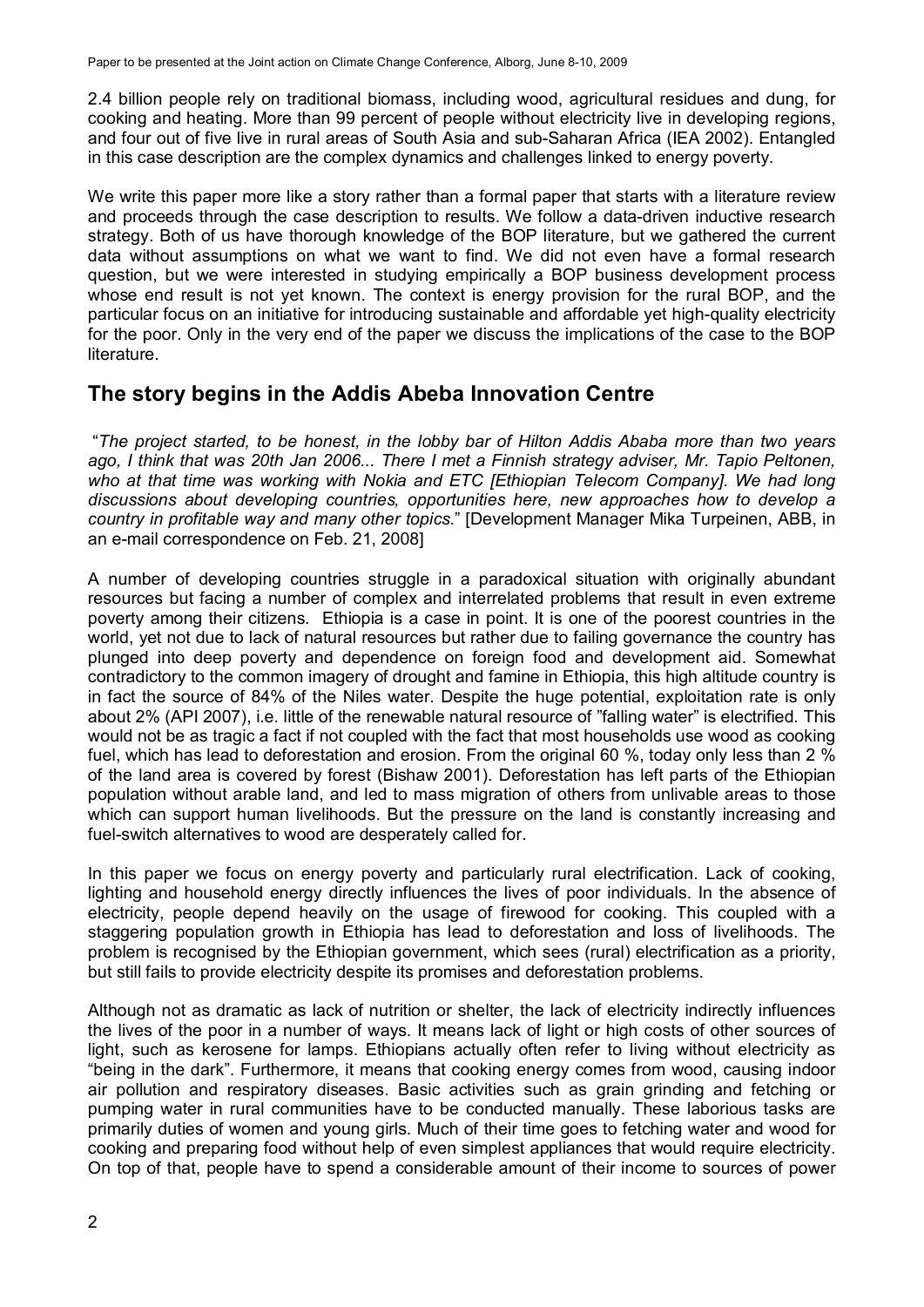(e.g. wood, kerosene, batteries for radio) that the wealthier ones get cheaper since they can fulfill their needs with the help of electricity.

Over 80 % of the nearly 80 million population of Ethiopia lives in the countryside and derives its livelihood from subsistence agriculture and livestock (REES 2006). Only around 20 % of the population has access to electricity despite that Ethiopia has economically exploitable hydropower potential of more than 30,000 megawatts. Moreover, "access to electricity" in Ethiopia does not indicate that households actually get electricity. Rather, it indicates that there is an electricity line coming to the village. The electricity lines are not connected to all dwellings and power provision is erratic.

### **Data and research methodology**

The bulk of data consists of interviews with the two key persons in charge of the ABB's rural electrification initiative in Ethiopia, the key stakeholders of this project as well as village chiefs, subsistence entrepreneurs and individuals in rural villages representing potential users of electricity. The key stakeholders are state and regional authorities and NGO representatives (Appendix 1). The two key persons running the initiative are business development manager Mika Turpeinen from Finnish ABB (lives in Ethiopia), and strategy advisor Tapio Peltonen. We have had regular discussions and correspondence with them since November 2007. The other interviews were conducted in Ethiopia in February and March 2009.

Our discussions with village inhabitants as well as local subsistence entrepreneurs mainly concerned their daily lives in general and energy usage and related problems and solutions in particular.

### **Sustainable energy -inspired intrapreneurship within ABB**

*"At that time I was also studying, more or less as a hobby, the new financing sources such as CDM and other carbon credit issues. The first idea was to create "fuel-switch" CDM project by bringing whole energy chain to replace wood fuel burning. We thought, based on wrong information from Ministry of Environment of Finland, that CDM legislation would allow such a "fuel-switch". However, the CDM legislation counts wood fuel as renewable energy, even though the wood fuel is used in very unsustainable way and forests keep disappearing. There was proposal in UNFCCC<sup>2</sup> to include "avoided deforestation" to CDM concept but that did not happen until few months ago in Bali meeting."* 

The quote above is a part of Mika's letter to the director of ABB East Africa on Feb. 21, 2008, in which he explains what he is doing in Ethiopia. Mika is formally employed by ABB Finland. Due to the organizational structure there has only been a loose coordination between Mika's efforts in Ethiopia and ABB East Africa organization. We will extensively quote this particular e-mail of Mika, because it is very descriptive of the rural electrification project we focus upon here.

*"So this CDM financing was the key issue during the year 2006, I went to our HQ [headquaters] in Zürich to present these ideas to our Sustainability Affairs group in autumn and got very good feedback but very little resources... They gave me a small budget to travel to Ethiopia 1 -2 times but that was it. However, internally in ABB Finland it created more attention. For example I was nominated as contact person for group called FinFlex, that is group of 50 main industry players in Finland and the group's task was to find suitable CDM projects.* 

*Still the first year, 2006, I spent my own free time, holidays and nights and even some of my own money to study things, meet with many people and develop ideas further. Mr. Peltonen [strategy* 

<sup>&</sup>lt;sup>2</sup> United Nations Framework Convention on Climate Change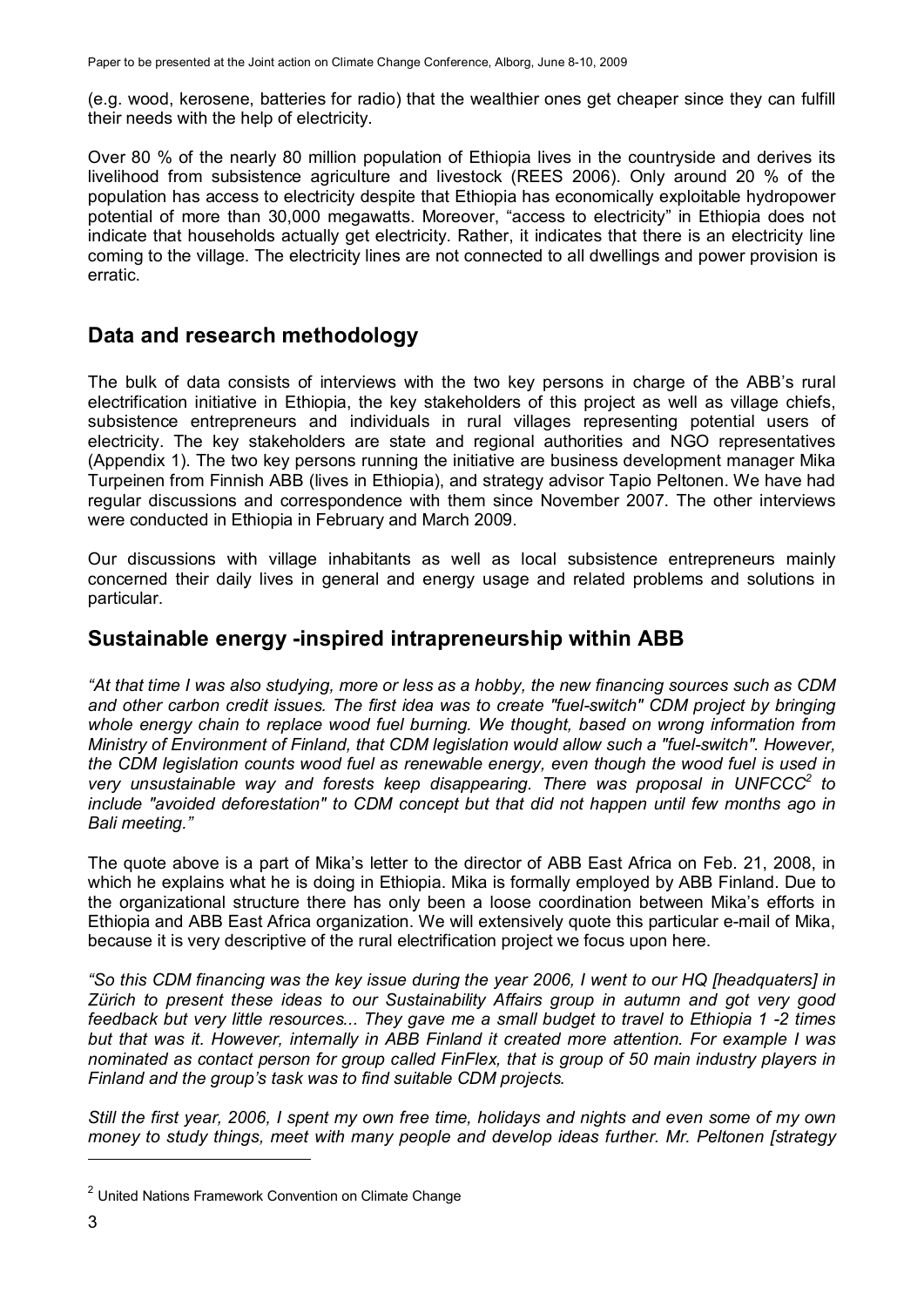*advisor] was also spending huge efforts and helped me a lot during this and following year - even that he has his private consultant company he was doing this early stage development without even discussing about invoicing.* 

*In end of 2006 I managed to get seat in Nairobi UNFCCC meeting. I was there to present one of our technology innovations. That meeting opened my eyes a lot. I found out that there are in general two types of players in climate change and energy poverty game. First ones are e.g. United Nations or World Bank having great global scale plans, lot of big numbers and huge organizations. The other ones are small companies, NGOs and individuals - having nice little solar panels or something and great devoted people working in those. What I noted was that those two speak different language, they don't meet each other. There is very rarely any holistic, scalable and strategically important development action really made. I must say that was very proud after discussing maybe an hour with one World Bank guy explaining the basic idea of this Ethiopian hydro project. He told me that "these kinds of projects we have been looking for, however I know that it is almost impossible to make it happen as there are no such players in field who think this widely". So we were in right track I concluded."* 

Mika Turpeinen has worked extensively in a number of East African countries since the early 2000, and he has frequently visited Ethiopia ever since 2004. He lives in Addis Abeba since January 2008 and is married to an Ethiopian woman.

### **Making sustainable electricity a business at the BOP**

The poor often pay more for everything, in relative and absolute terms, than their wealthy counterparts (Kandachar and Halme 2008, Hammond et al. 2007). In energy business it means for example that poor settlements are often not in reach of the electric grid and are therefore resort to kerosene for lighting or diesel generators for other power needs even though the total costs are much higher. The situation is the gravest in rural areas in developing countries. Hence rural electrification schemes abound, but a vicious circle can be found in many of them as well. Electricity distribution networks in rural areas are designed using (extremely-delete?) low cost principle to make sure that maximum amount of households can be connected. However, the cheap design, low quality materials and unprofessional installation all lead to unreliable poor quality of electricity. Many households may be connected, but it is impossible to build any sort of business that relies on electricity if voltage fluctuation breaks or damages equipment or if blackouts takes days or weeks.

### *The mini-hydro technology*

Since the first meeting in Addis Abeba Innovation Centre, i.e. the Hilton lobby bar several discussions and e-mail correspondence followed. Mini-hydro power was the idea that ABB's Mika Turpeinen and Tapio Peltonen came up with. The focus on hydro power is well justifiable as Ethiopia has an plenty of so called falling water. The choice of mini-hydro power size generator was made because of economic feasibility and environmental sustainability (for hydro power types see the footnote<sup>3</sup>). Depending on its capacity, a mini-hydro generator can generate enough electricity for lighting, cooking and various business needs for a cluster of villages, including a few thousand households.

*"Currently in many countries the national grid with huge power plants are the only option. However, the distributed generation scheme is today the hot topic in Europe, but it should be very hot topic in developing countries. The erection of transmission lines or huge power plants require very much resources and cause high financial burden as consumption and related economic development* 

 $3$  Typically four levels of hydro power are be distinguished. Pico hydro is water power up to 5 kW (Pico hydro 2009), micro hydropower schemes are those from 5kW to 100kW power capacity (Wikipedia 2009), mini hydropower is a term used for capacity up to 1 MW, but sometimes even 3 MW hydro power generators are referred to as mini hydro. Power plants with capacity bigger than this fall typically under large hydropower.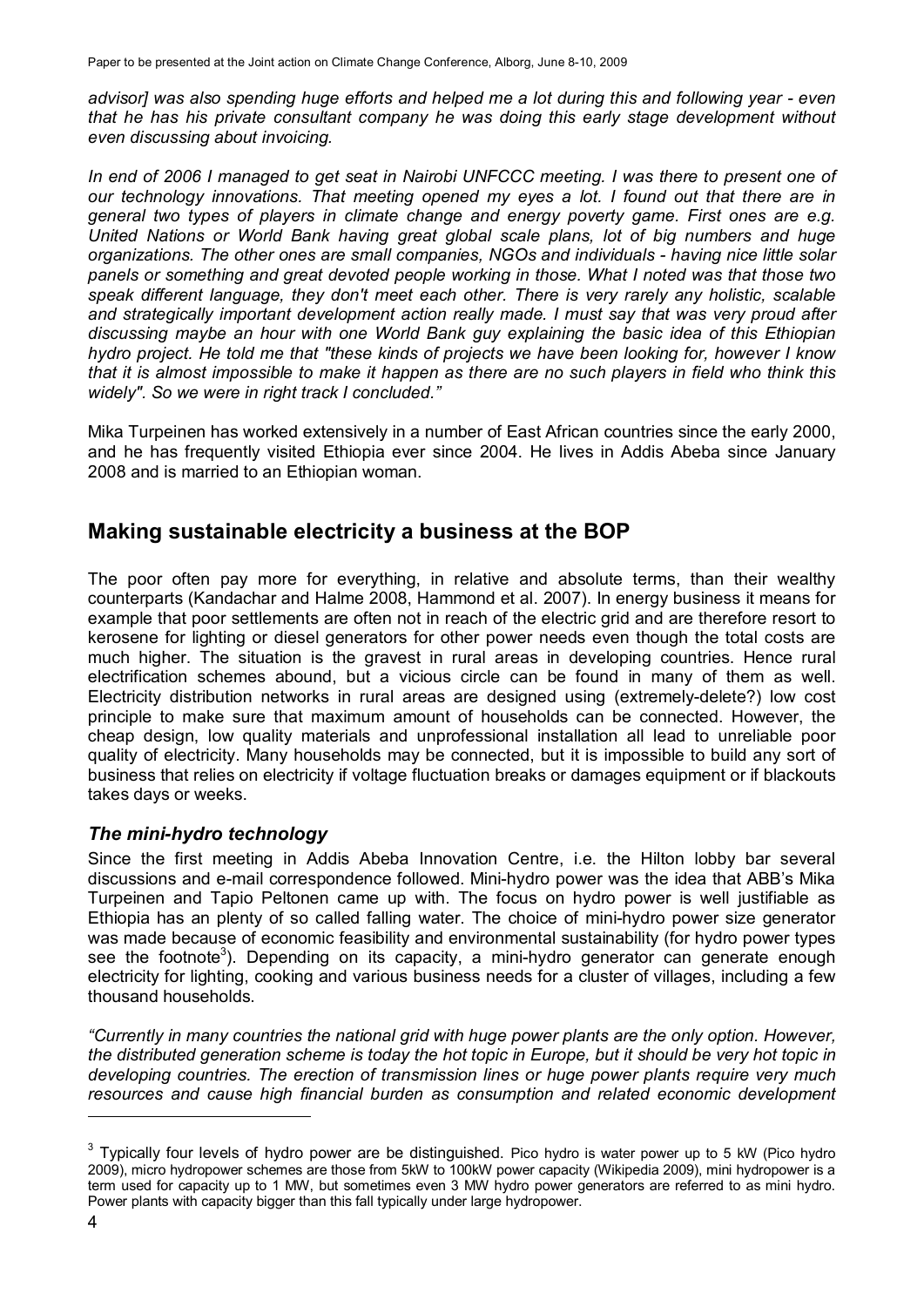*would pay investment back only after extremely long time. Now, by bringing many independent small scale distributed systems to most needed areas, we could get faster payback for investment - especially if we let private investors to come to game. (cf. Bornstein 2004)* 

In 2006 ABB Finland had, in a separate project, developed new type of hydropower concept that would greatly simplify mechanical design and reduce costs. The technology was successfully tested in Finland, however there were still lot of question marks before it could be called a "containerized power plant" that could be easily deployed to developing countries as the plan is not only about a couple of mini-hydro power plants:

However, the plan is not only about a couple of mini-hydro power plants:

"*The idea of building 20+ power plants immediately instead of playing with one or two had changed the nature of discussions [with financiers and climate change stakeholders] totally - it is easier for financiers to give money 50 MEUR distributed to 20 sites instead of put all the eggs in one basket and give 2 MEUR for that. Especially when we explain that Ethiopia is just a pilot country and the aim is to extend to other countries as well with similar 20+ chain of power plants*".

*We target to plant sizes 0.3 - 1 MW each, run-off river types i.e. no dams are needed. Naturally several plants can be installed in parallel in sites where demand is high and water flow is enough. The key there is the standardization - we will not try to optimize our power plant for any specific site - that is why we need many similar sites."* 

[Mika Turpeinen in an e-mail correspondence on Feb. 21, 2008]

### *SmartGridBOP*

While in the above quotation Mika writes about 20 mini-hydro power plants, in 2009 the goal has developed: a smart grid suitable for BOP conditions. The SmartGrid<sup>BOP</sup> concept aims at providing ecologically sustainable [e.g. hydro, solar, wind] and affordable, yet high quality energy to fulfil the needs of poor people. Here we make a distinction between smart grid technologies in general, which facilitate more flexible, safe and "intelligent" electricity distribution networks and the SmartGrid BOP concept, which aims at applying this in the BOP and focus on renewable energy sources.

While traditional electricity distribution networks are designed for centralized power generation and radial network structures, networks today include an increasing amount of small generating units, such as wind turbines, creating new challenges for network protection and control. The term SmartGrid is a general term describing various innovations made within energy value chain starting from generation through transmission and distribution all the way to end user equipment. Grid is energy market place and shall be designed to accept virtually any kind of energy sources.

The SmartGrid<sup>BOP</sup> concept aims to find solutions where understanding of BoP markets is combined to technological innovations of SmartGrid systems. It is already understood that methods and technologies used in Europe where grid reaches everybody are not optimal for African green field countries – or if we put it in other words; if networks in Europe should be rebuild now with today's technological understanding those would look very much different. That gives African countries an advantage as there is no need to repeat all development steps and mistakes made elsewhere.

Many technological and business innovations already exists that can be rather straightforwardly adapted to SmartGrid<sup>BOP</sup> concept. However, the concept is novel and untested in practice. Thus there is a need to be careful when selecting technology options, deploy new wide scale business models or start to hype around few details such as Automatic Meter Reading as is case today. A lot of research and many trials need to be made and many errors to overcome. The challenge is to understand how BoP energy markets really work and how technology can fulfil the needs there. These have to be tested in practice.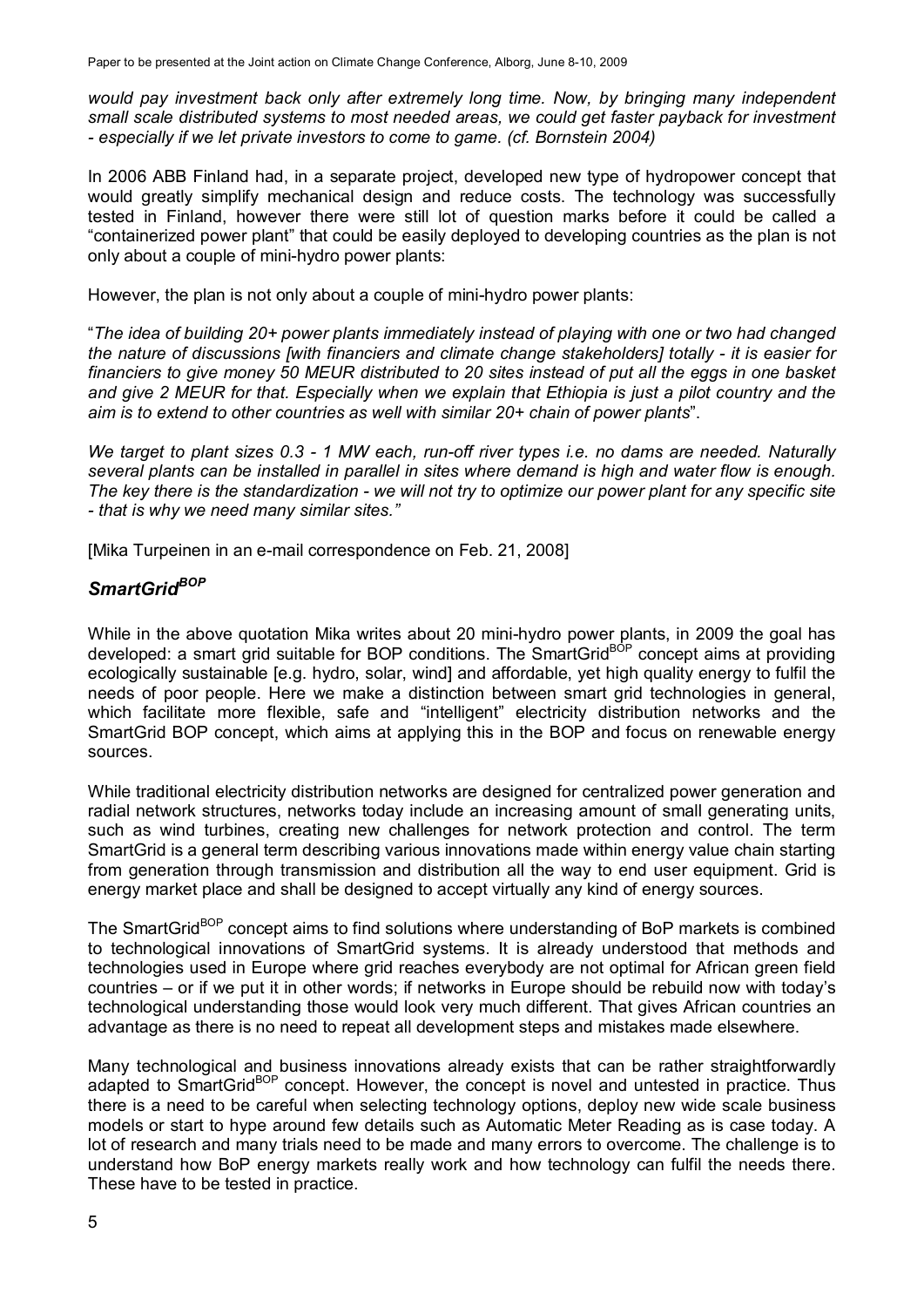"*Now, if everything goes like in movies, in about year from now we start building first ones and within two years all 20 plants should be in operation. That is a great challenge for ABB and personally for me - but it might also be very rewarding, a real triple-bottom case, scalable globally, opening up totally new market for us*." [MT correspondence Feb 21, 2008]

## **The stakeholders and cooperation**

#### *Joint action on climate change – Allem*

As is familiar from previous BOP literature, co-operation with local stakeholders is crucial in initiating business at the BOP (Prahalad 2005; Hart 2005; Rocchi and Kusume 2008; WBCSD 2004). This also goes for the present ABB case. One of the key NGO collaborators has been a local church, or rather its development wing, which itself also has undertaken activities for smallscale rural electricity provision.

"*In 30th Jan 2007 I was invited to talk in EECMY [Ethiopian Evangelic Church Mekane Yesus] Development Commission annual meeting. I have one friend of mine working in that organisation and she knew in general what I was doing so she thought that my work might interest EECMY. I got short 10 minutes slot, which extended to almost an hour speech... The meeting started with presentation of EECMY's organization and what they do in field. I continued that by starting my speech: "...why don't you outsource your social development efforts to profit making companies..." - that caused a lot of laugh among priests and other people there. However, after explaining the idea of how non-profit organizations and companies could benefit from each other the atmosphere was most well-coming - and that has led now to Memorandum of Understanding I signed with EECMY last month" [in January 2008].* [MT correspondence Feb 21, 2008]

UNDP Ethiopia is another noteworthy collaborator. Once they learnt that Mika participated in the UNFCCC meeting in Nairobi and knows the Clean Development Mechanism4 (CDM), they invited Mika to develop several CDM projects together with Ethiopian Ministry of Mines and Energy. Moreover, the plan was to make ABB's mini-hydro project the first CDM-project of Ethiopia.

While the majority BOP literature emphasizes cooperation with NGOs, in the present case federal and regional authorities play a major role: the events take place in a country where the state energy company (EEPCo) has monopoly in electricity provision. Getting the plans to even start has meant countless discussions and meeting with federal authorities such the Ministry of Mines and Energy and the National Electrification Agency as well as representatives of EEPCo, the Ethiopian Electric Power Company. Secondly, as Ethiopia is a Federal state and regional authorities hold considerable power, negotiations have also been conducted with a number of Oromian authorities, which is the region where the first mini-hydro power plants are planned to be constructed. These include the Oromian State Agency, regional office of Ministry of Mines and Energy, Co-operatives Promotion Agency Oromia among others as well as representatives of communities.

One of the challenges is the introduction of a law on feed-in tariff. While ABB would be only the technology provider and a local company would run the eventual power plants, a legal framework for Power Purchase Agreements (PPA) with national grid owner (EEPCo) is needed. While power generation was liberalized in 1990s, transmission and distribution remain with the public sector (EEPCo). The feeding tariff legislation is now in the process. According the General Manager of National Electrification Agency<sup>5</sup>, the agreements for power producers would then be 15 -20 years. However, there is no definite projection about the date of its introduction.

<sup>&</sup>lt;sup>4</sup> CDM allows a country with an emission-reduction or emission-limitation commitment under the Kyoto Protocol (Annex B Party) to implement an emission-reduction project in developing countries (UNFCCC 2009).

<sup>5</sup> Interview on Feb 27, 2009.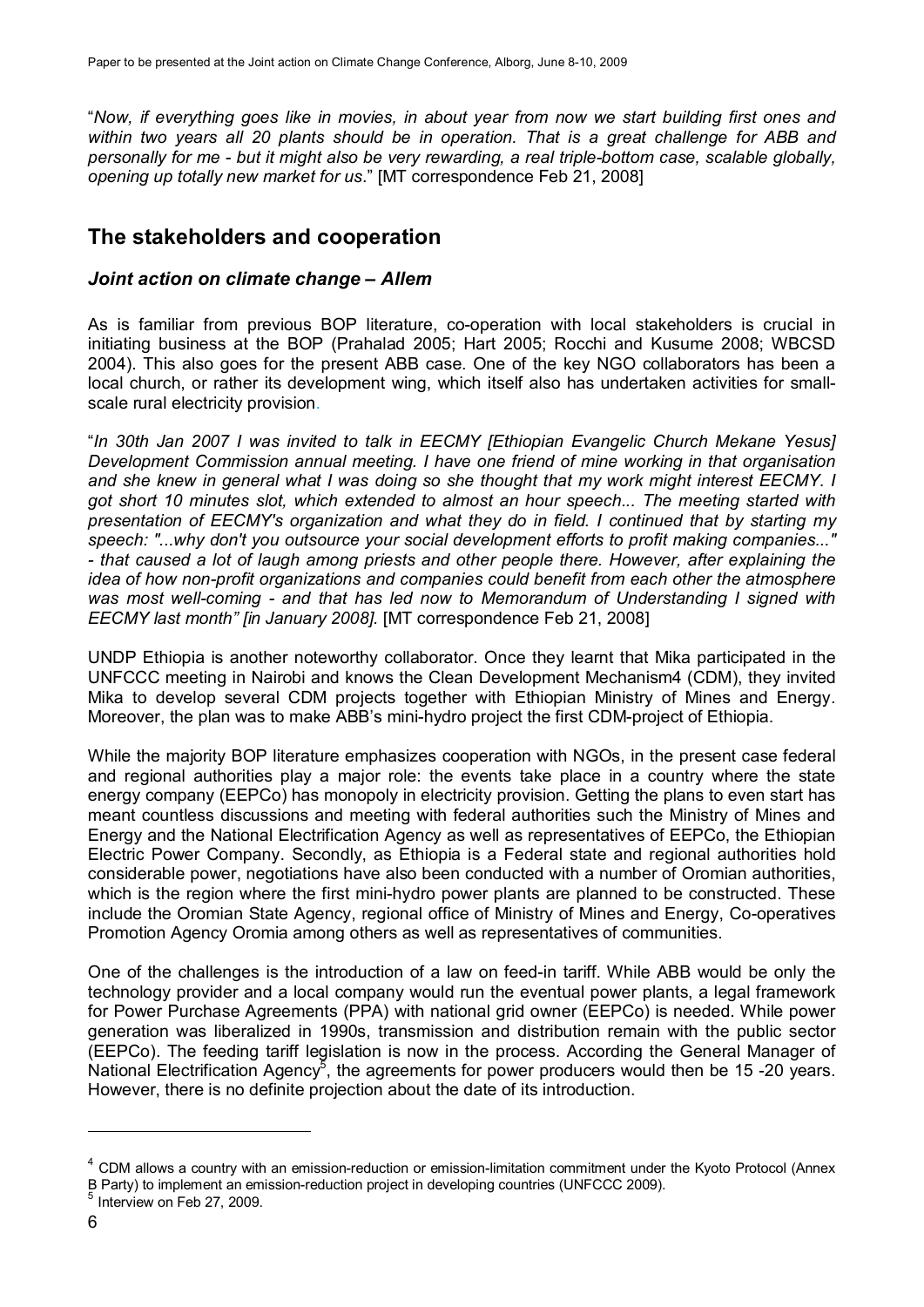"*There is an initiative on the feeding tariff. It is a price to be legislated by the parliament. The idea is to give guarantee of cash flows for the duration that the bid is to be effective. That would also encourage investment… This is now still developing in the coming months. We expect this change to tap our resources, small hydro in particular, and also geothermal and also wind. This is as far as we [National Electrification Agency] can go in encouraging investment in this area. It has to be approved by the government*." [The General Manager of National Electrification Agency, interview Feb. 27, 2009]

The above quote indicates that Ethiopian authorities are, in principle, positive towards private initiatives for distributed energy. Also local authorities appear to be cooperative and positive towards private investments. As a part of the feasibility study of the ABB mini hydro project, a research team from the Addis Abeba University had been given the task to conduct a study of energy consumption behaviour and preferences in rural towns in Ethiopia. Local authorities where also interviewed for this study. One of the researchers gave the personal assessment that the local authorities genuinely want to promote rural electrification but they are handicapped by acute lack of resource and by heavy bureaucracy. She believed that the local authorities in general are positive towards private energy initiatives. This interpretation was also confirmed by our own experience of the local authorities in Dembi Dolo, where Tilahun from the ministry of mining and energy and Abraham from the cooperatives development agency, where positive towards the ABB mini-hydro project being piloted in their region. Yet this positive stand turns into action slowly.

Mika has been actively working for getting legislation in place.

"*As a foreigner it is easy to get to almost anywhere. But it takes time. For instance I've been training the ministry people [Ministry of Mines and Energy] on emissions trading on UNDP's behalf. For some reason the minister of Mines and Energy and the state minister are super interested in this emission trading project [the plan that ABB's mini-hydro would be Ethiopia's first CDM project]. Afterwards we talked about half a day about many things from emissions trading to how Ethiopia should be developed as a country*". [MT, interview Feb. 26, 2009]

The eventual electricity provision was not be run by ABB:

"*It was clear from the beginning that ABB as a company will not become equity partner of any private power utility and will have clear role as technology developer only. Therefore an operating utility, SPC (Special Purpose Company) had to be created. There were several Ethiopian individuals expressing their interest to invest in private power generation, however most of the discussions failed when real commitments were needed. Also, as private power generation is very new in Ethiopia the legislation of SPC structure was unknown and made bureaucracy very complicated. Therefore we decided we should start company registered as a consulting company. The company was opened by Jote Korssa Wakjira, an Ethiopian entrepreneur that had participated in project development since 2006. Further contracts, land acquisition and other operations were done through this consultancy company while waiting for the legal issues were cleared and an appropriate SPC could be formed*". [MT correspondence April 26, 2009]

As we can see, ABB has found several interested and important partners in Ethiopia. Ethiopian partners – *Allem*! *Allem* means "there is" in Amharic, the main language of Ethiopia.

#### *Joint action on climate change with financiers? Yellem*

The opposite term *yellem*, "there is not" is a more commonly used expression in Ethiopia.

"*During 2007 we started to negotiate with various financiers. Naturally we needed financing for this development phase, to cover my costs and costs of other people I needed to join my team. We estimated that it may take around 1 - 1.5 years to develop all phases and reach state where we*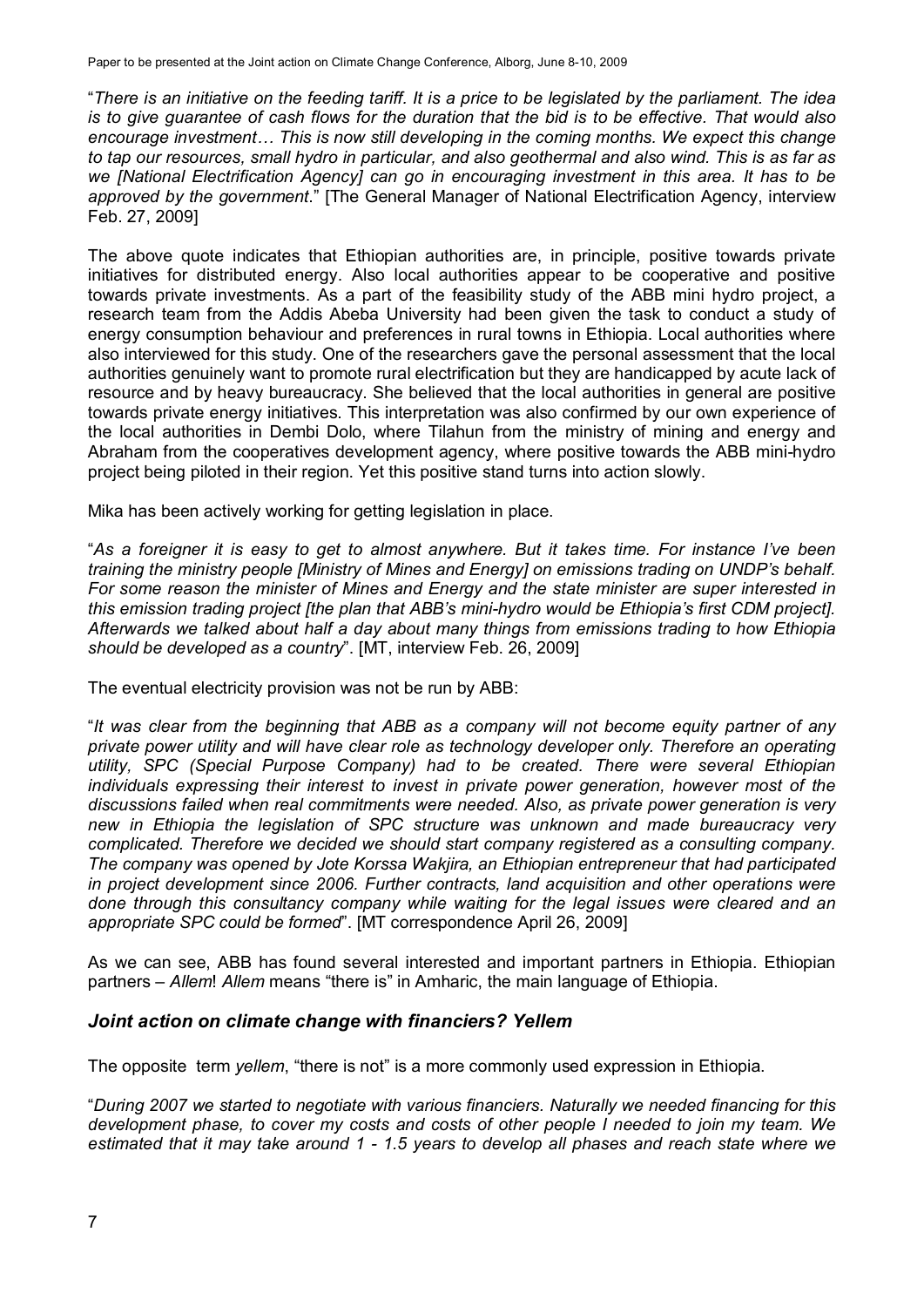*can start the erection of first group of power plants. That financing we covered from Finnpartnership<sup>6</sup> program*." [MT correspondence Feb 21, 2008]

While the Finnpartnership partly financed the feasibility study during spring 2008 – spring 2009, the next step for Mika and Tapio was to search financier for the power plant investments itself. The negotiations started in the spring 2008 and by the following autumn a tentative agreement with a Dutch socially responsible investment bank for financing 50 % was made. The challenge was to find the remaining 50 %.

"*There were some opportunities to get grant funding to cover other half. The idea to use grants*  was not in line with initial idea of making commercially sustainable business around hydropower, *however for piloting phase it was foreseen that we need it to cover high risks. After extensive search of grant financiers one gave green light and the project passed the first evaluation stage*". [MT correspondence April 26, 2009]

Another potential financier was Rural Electrification Fund (REF) from where financing for distribution network had been requested. In that stage the structure of ownership was decided so that SPC will operate generation units and cooperative formed from end-users will operate distribution network.

In August 2007 Ethiopia had launched a \$1.67 billion rural electrification program aimed at supplying power to 1,714 towns and villages in the coming 12 months throughout the country. In the press conference a representative of the national electricity company EEPCO informed that the funds for the program have been secured from its own resources and international aid agencies (API 2007). This program was promising news to people in rural areas as 99 percent of EEPCo's customers live in urban, not rural areas.

The REF was established for administering these funds. In practise, EEPCO is the only noteworthy electricity provider in Ethiopia. Other suppliers are few, supplying only a small number of people with electricity and often on a non-regular basis. The purpose of the REF was to strongly support off-grid rural electrification. Hydro-power is one of the most potential sources of electricity according to the off-grid rural electrification master plan study (REES 2006).

Ethiopian parliament wants to encourage energy from renewable sources such hydro, solar, wind and geothermal sources:

"… *the fact that the parliament is agreeing about the price [feeding tariff] is a sign that the*  parliament wants to encourage energy from renewable sources. Like wind or hydro or solar or *geothermal*". [The General Manager of National Electrification Agency, interview on Feb. 27, 2009]

However, despite that REF had been established for a long time only very few projects had actually been financed from there. After several meetings of Mika, Tapio and Jote with the REF managers, the funding agreement with REF is still in square one.

## **The devil is in the detail**

Tapio keeps saying that the devil is in the detail. That seems to be pretty much the principle that he and Mika follow in their project: check and double-check. Despite this approach, surprises can lure around any bend.

<sup>&</sup>lt;sup>6</sup> The Finnish business partnership programme providing advisory services for business activities of Finnish companies in developing countries and financial support in the planning and development phases of a project.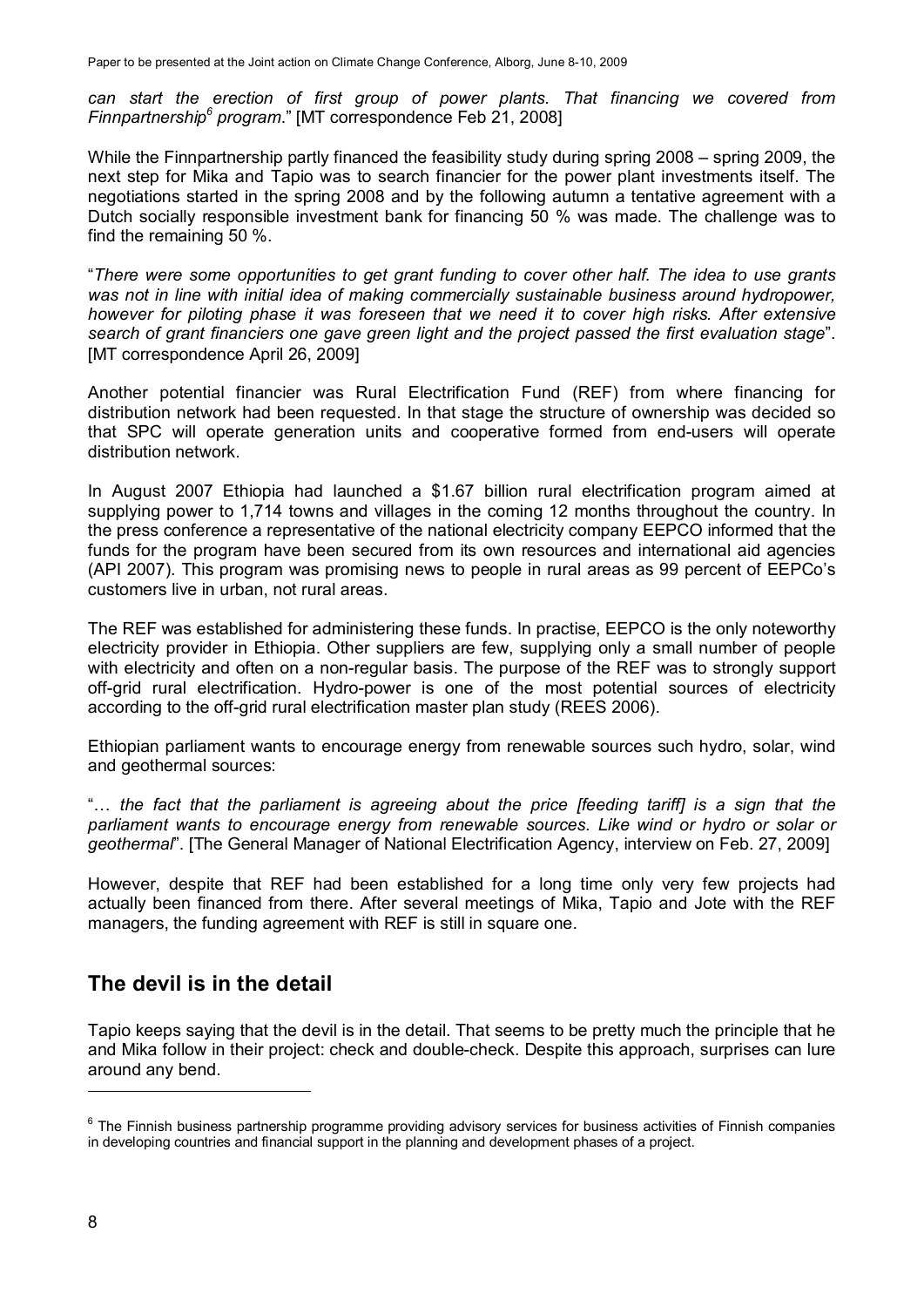#### *In search of the perfect the waterfall*

According to estimates, Ethiopia holds a potential of more than 30,000 megawatts of economically exploitable hydropower. Wonderful! But where exactly is this untapped energy source situated? A seemingly innocent question that turns out to be more critical than anyone had anticipated.

Mika and Tapio want to demonstrate a modern 3x500kW power plant. That would offer a starting for their future dream, SmartGridBOP. To that end, the criteria for selecting potential sites are many. Firstly, they need a waterfall or rapid, approximately 30 - 80m head - or higher. It should have water throughout the year - and to be in safe side a minimum dry season flow of 5 m3/s. Secondly, for the distribution and business model, the waterfall would ideally be fairly easily accessible and close to villages and small towns. The denser the population, the easier it is to distribute electricity. Thus a town or village of minimum 2000 households with basic public services such as health centre nearby. Ideally and finally, to replicate the model there ought to be minimum 20, preferable over 100 almost similar sites. To find that number, a few hundred sites should be initially evaluated in order to find those 20 something similar sites.

In early 2008 Mika and Tapio seem to have a push of luck. National Energy Agency gives them a survey of 200 waterfalls, with accurate measures of falls and GPS coordinates for the location. The devil however, paid a visit: the figures turned out to be unreliable. Either there were no waterfalls where they should be according to the survey's GPS coordinates or the waterfall's capacity is not the size the survey gives. Accurate information – *yellem*!

As no authorities can provide reliable information, Mika turns to the EECMY-DASSC partner. They have some experience and rudimentary information on waterfalls, and it is decided with the managing director that DASSC water technicians shall conduct the necessary measurements and data collection during the dry season- March to April  $-2008^7$ .

"*So at the moment I have dozens of people from EECMY field crew doing initial site surveys throughout the country. In parallel Rural Electrification Authority and especially Oromian State Energy are searching through existing studies and try to fetch data from regional offices. Next phase is to go through the results, make analysis and classification of site types and select most prominent ones for further analysis. For next phase we will train few EECMY engineers so that they are able to make professional field measurements. That is expected to be done within two months to ensure that we analyze sites during dry season*." [MT correspondence Feb 21, 2008]

Mika trains the water technicians to do the additional measurements, and results were expected by April. All is well, Mika receives the first few site reports in March giving the impression that the operation is running smoothly, until out of the blue, in mid-April, Mika finds out that the remaining bulk of sites has not been measured. By then, the dry season was practically over meaning that the next opportunity to get minimum flow measurements comes in one year's time. Devil again!

With funding running out and pressure to show concrete results, Mika decides to hire the best possible engineers in Ethiopia that can conduct measurements of waterfalls after the dry season and then estimate minimum flow measurements. Mika trains the engineers hands on at a few sites and gives them precise instructions. The engineers set out on this quest in the summer 2008, receiving 100 USD/day – a definitive top-end compensation in the Ethiopian context. They come up with a short list of eight potential sites.

 $7$  Be mindful that traveling within Ethiopia is surprisingly time consuming. The measurement of one waterfall can take up to 4 days, thus making it impossible for Mika to do merely by himself.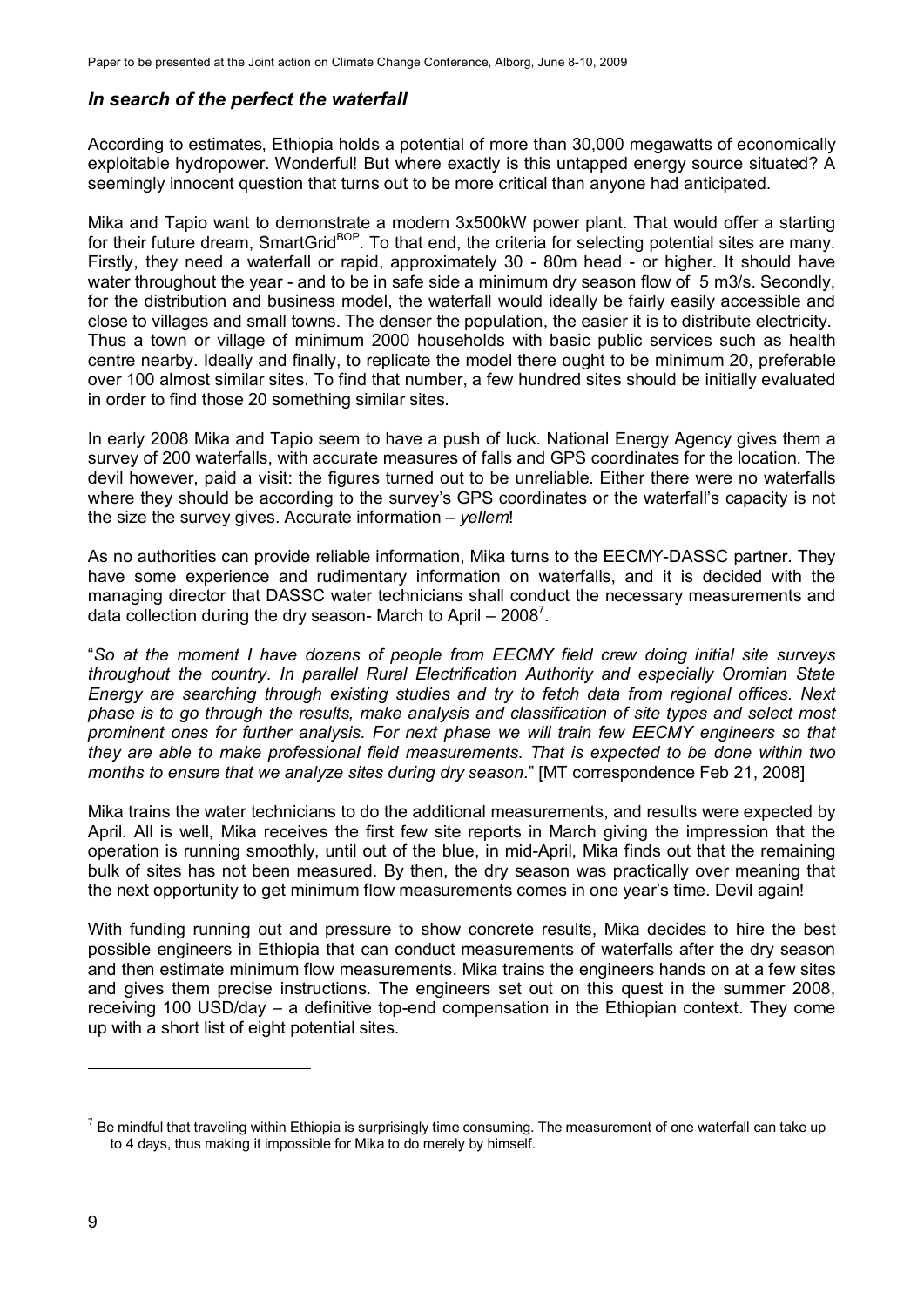In these results, the perfect-looking waterfall is found. The Keto river in the Oromia region has it all: a 35m fall with a strong water flow, located 200m from a road, and there are densely situated villages in the surrounding area. Moreover, some of the communities are recently resettled to this area – as a consequence of the deforestration of their previous home region. Thus, they know the consequence of deforestration and are likely to be willing to cooperate in fuel switching.

#### *…but in which one?*

This morning, February 28, 2009, Dembi Dolo, a town of 50.000 inhabitants in the South West Oromia region of Ethiopia, some 150 km from the Sudanese boarder – is our departure point. We are in the highlands. Rolling hills of surprisingly lush forests and neatly organized small farms of clay huts pass by the windows of our robust back-country jeep. The dust from the red soil of the dirt road whirls against our white jeep and enters the slightly opened windows during the two hours it takes to complete the 50 km distance.

Our presence never goes unnoticed, by-passers wave and smile, children run alongside the jeep shouting *ferengi* – meaning foreigner. Leaving the jeeps by the roadside, we follow the trek along the river towards the waterfalls. The sunshine is intense and the temperature around 37 degrees Celsius. Coming closer to the falls, the terrain gets very steep and keeping balance on the loose stones is challenging. Once down at the riverbed the vegetations lightens and finally we get a good view. Keto waterfall is beautiful. An impressive waterfall landing in a true oasis with small boys swimming and fishing in the sun kissed mist of the waterfalls.

Then the operations begin. Our expedition group, consisting of Mika, Tapio, Jote, two men from the local authorities and myself, is gradually growing as the boys and other by-passers silently join to observe and be part of the operation. Mika and Tapio start conducting the very basic measurements. There is an atmosphere of damped excitement, a feeling that something big is about to happen and we are all here to witness it. Not much is spoken except for occational comments on Finnish, Oromic, English or Amharic. Besides the rumble of the waterfall and the intense atmosphere, there is mainly silence.

The measurements go on for some hours. Hundreds of pictures are taken, construction plans are discussed and every possible observation is made. Eventually, all that can be done is done and it is time to gather in our jeeps and head back to Dembi Dolo. After all the excitement and the turmoil, the jeep feels calm and consised to a private space. There is a long silence. Mika is in the front passenger seat, holding on to the sealing and gazing distantly forward. After a while he slowly turns around and breaks the silence: "It's not going to work"

Calculation in his head, Mika came to the conclusion that the waterfall power is not enough. The waterfall height is not 35m, but closer to 25m, and multiplied by the flow measurements the power was not what was expected based on the consultants reported measurements. "Everything was based on this". One year of work is falling into pieces

"How could this happen, why? Why did the engineer give inaccurate information? I repeatedly told him that no matter what – do not exaggerate the size and water flow of the sites!"

Devil or not, Mika ultimately takes the blame on himself. "I made a mistake", he says heavy with concern.

This time the devil in the detail is a crucial one. The aspired 3x500kW power plant becomes but a dream. The plan to make this intended power plant the first CDM-project of Ethiopia negotiated with UNDP Ethiopia, which would ease the financing opportunities, is destroyed. A smaller plant is no good for a pilot case.

From the financing perspective, the fixed costs of setting up of 0.2 - 2MW run-off-river plant are almost the same. Originally, the Keto site was meant to demonstrate a modern site, which would have been developed little by little toward a "smarter" network, i.e. other small power generators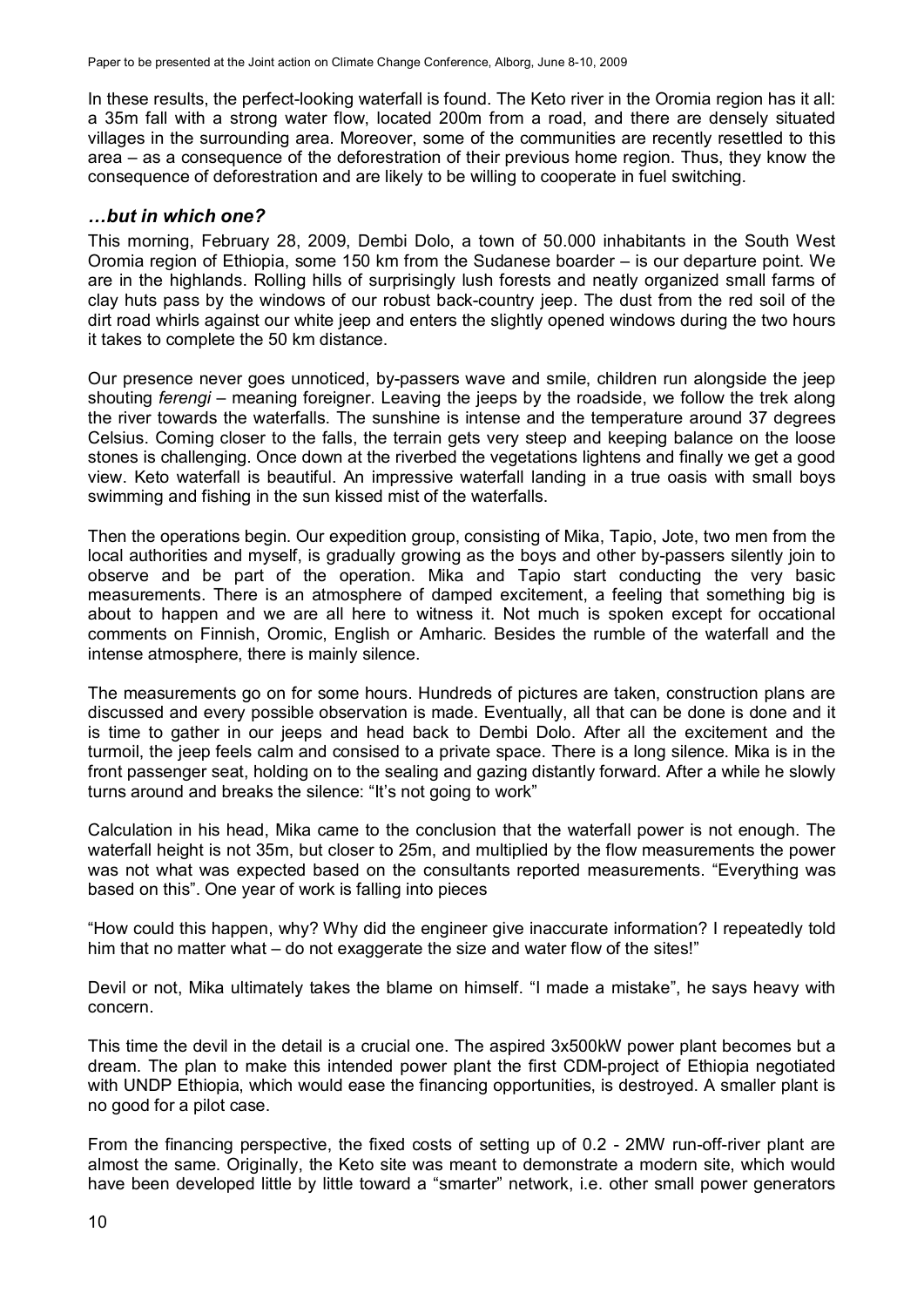(solar, wind etc.) could have been added. The electricity sales prospects from a 3x500kW plant would be sufficient to convince the financiers to fund the first plant.

It is March 2009 and the project is running out of time. The financing from ABB and Finnpartnership will end in two months time.

### **Concluding discussion**

Few contest that starting business in the BOP context is challenging. Nevertheless, the extent to which entrepreneurs or intrapreneurs over a long period of time juggle with finding and matching the different pieces in the puzzle, without safeguards as to what will work and what the outcome will be has been overlooked in BOP literature. As noted earlier, current BOP literature tends to describe post-hoc success stories, which – albeit perhaps unintentionally – leads to linear textbook examples on how to do it (Prahalad 2005, Prahalad and Hammond 2002). The reality might, however, look distinctively different.

The present case example gives rise to a number of topics to study further. These are of both practical and academic nature. The most pressing practical gap between the aspirations (how it should be) and reality (what is), is the *funding* of sustainable innovations, particularly  $CO^2$ -free energy technologies. This particular case of rural electrification would address a pressing problem acknowledged by many stakeholders in an environmentally sustainable way. It is an initiative of a large corporation which has a sustainability policy. ABB itself also would have the resources to push this case, which would also suit its (sustainability) strategy (ABB 2008). Yet this kind of bottom-up intrapreneurial project falls in between its different parts. No country organization, no department, or other part takes the ownership of this kind of an initiative, which at least to an outside observer it appears to fit well with the corporate sustainability strategy. Without the ownership of any department, its funding is peanuts. The structure of major external financiers such as the World Bank is too slow in decision-making and does not allow them to pick up on a case like this. This case hints to that in climate change action there is lack of the middle ground efforts which could be very efficient. Our evidence for this observation remains incomplete, but we want to lift this issue to discussion since it is suggests severe faults in the current system and might indicate where to channel efforts to make joint efforts on climate change more effective.

From the perspective of BOP theory development the case hints to least two themes. Firstly, successful BOP business models are portrayed as something that the top-management supports and has initiated or blessed with a strategic decision. The rhetoric is corporate rhetoric: "Cemex, Unilever, and so on started the BOP business model called…". This is often presented as strategic purposeful action that takes place as a result of corporate level decision. However, when muddling through this case we are compelled to ask: how many BOP business models came about due to the determination and conviction of individual middle managers? How many of these determined managers act like social entrepreneurs (Mair and Marti 2006; Zahra et al. 2008) while are employees inside of large corporations? Our hypothesis is that a likely start of BOP initiatives often can be unwavering middle managers who act as intrapreneurs in their companies. In the case of BOP intrapreneurship in a corporation the process is likely to be characterized by bricolage, making do with what is at hand. This type of action is more typically recognized in small enterprises (Baker and Nelson 2005; Mair and Marti 2008). One of the implications to BOP literature is that BOP business development processes are likely to be more complex and non-linear processes than the post-hoc reporting of successful BOP cases indicates.

"*Business development in the BOP market is very challenging as can be seen from this initiative. There are surprises in every corner. How to manage unmanageable, how to be prepared for unexpected? In business development risk management is one of the cornerstones to build. In BOP business development it is more intuition and enthusiasm that mitigates risks. There is always one door to be opened, one stone to be turned, one new idea to try. However, with limited resources it also means that there is one hour less to sleep and one more headache to suffer*." [MT, April 26, 2009]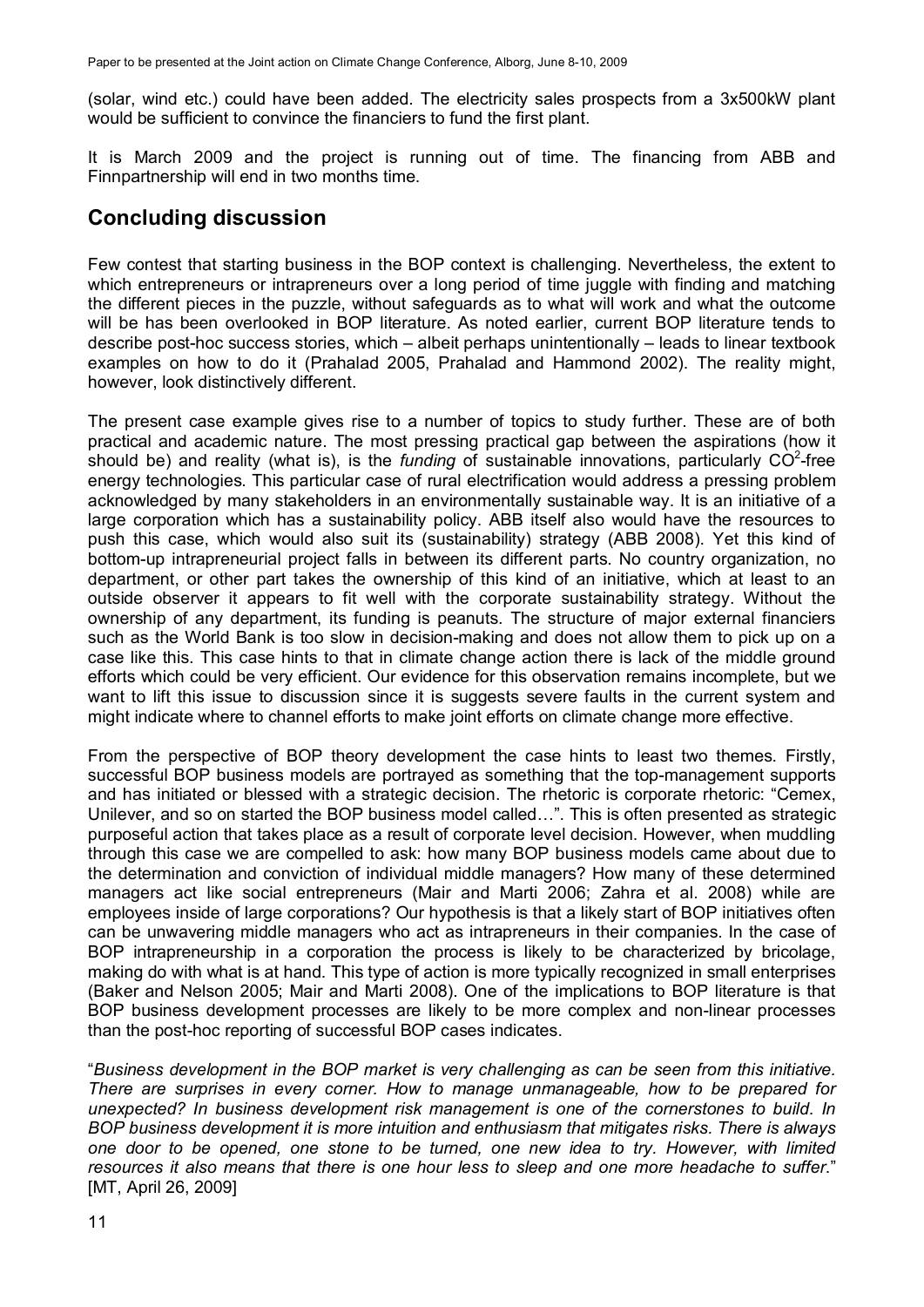Another observation is the importance of government institutions which has been played down in current BOP literature. The mainstream BOP literature focuses on MNCs and large companies as dominant actors, and NGOs as the "untypical partners" they should work with to realise BOP business models. Yet in this particular case government institutions from the state to the regional government offices were important players. Particularly in areas such as energy that are state regulated, government institutions are likely to have both enabling, gatekeeper or partnering roles. One future research task for us is to contrast energy with telecom, which also tends to be heavily state regulated but still boosts with BOP success stories – why? In addition, we intend to scrutinize themes of bricolage and intrapreneurship further. We particularly want understand how the institutions dedicated in combating climate change could better assist entrepreneurs who promote solutions for poverty alleviation and climate change mitigation simultaneously with the hope that it would become easier in the future.

As a final note, we want to point out that the story of the ABB mini-hydro case does not end by the Keto waterfall. True to the entrepreneurial spirit, this set-back has been turned into a learning experience. The project is on good way in negotiations for continued funding and the business model is continuously developed. We will continue to study this case.

### **References**

ABB 2008. Opportunity in a world of change. The ABB Group Annual Report 2008.

ABB Sustainability 2009. Available at: www.abb.com/cawp/abbzh258/235c6a4c193429f3c12569680050e09f.aspx. Visited on April 28, 2009.

African Press International (API) (2007) Ethiopia launches US\$1.67 billion rural electrification program Aug 27. Available at http://africanpress.wordpress.com/2007/08/27/ethiopialaunches-us167-billion-rural-electrification-program/. Accessed on April 1, 2009.

Antoncic B. and Hisrich, R. 2001. Intrapreneurship: Construct refinement and cross-cultural validation. Journal of Business Venturing 16 (5): 495-527

Baker, T. and Nelson R. 2005. Creating something from nothing: Resource construction through entrepreneurial bricolage. *Administrative Science Quarterly*, 50: 329-366.

Bishaw, B. 2001. Deforestation and land degradation in the Ethiopian highlands: Strategy for physical recovery. *North African Studies* 8(1): 7-26.

Bornstein, David (2004) *How to change the World: Social Entrepreneurs and the Power of New Ideas,* Oxford University Press, New York.

Hammond, A., Kramer, B., Katz, R., Tran J. & C. Walker (2007). The next 4 billion: Market size and business strategy at the base of the pyramid. World Resources Institute ja International Finance Corporation, Washington D.C.

Hart, S. (2005). Capitalism at the Crossroads: The unlimited business opportunities in serving the world's most difficult problems, Upper Saddle River.

International Energy Association 2002. World Energy Outlook. Chapter 13: Energy and poverty. Available at: www.iea.org/textbase/nppdf/free/2002/energy\_poverty.pdf.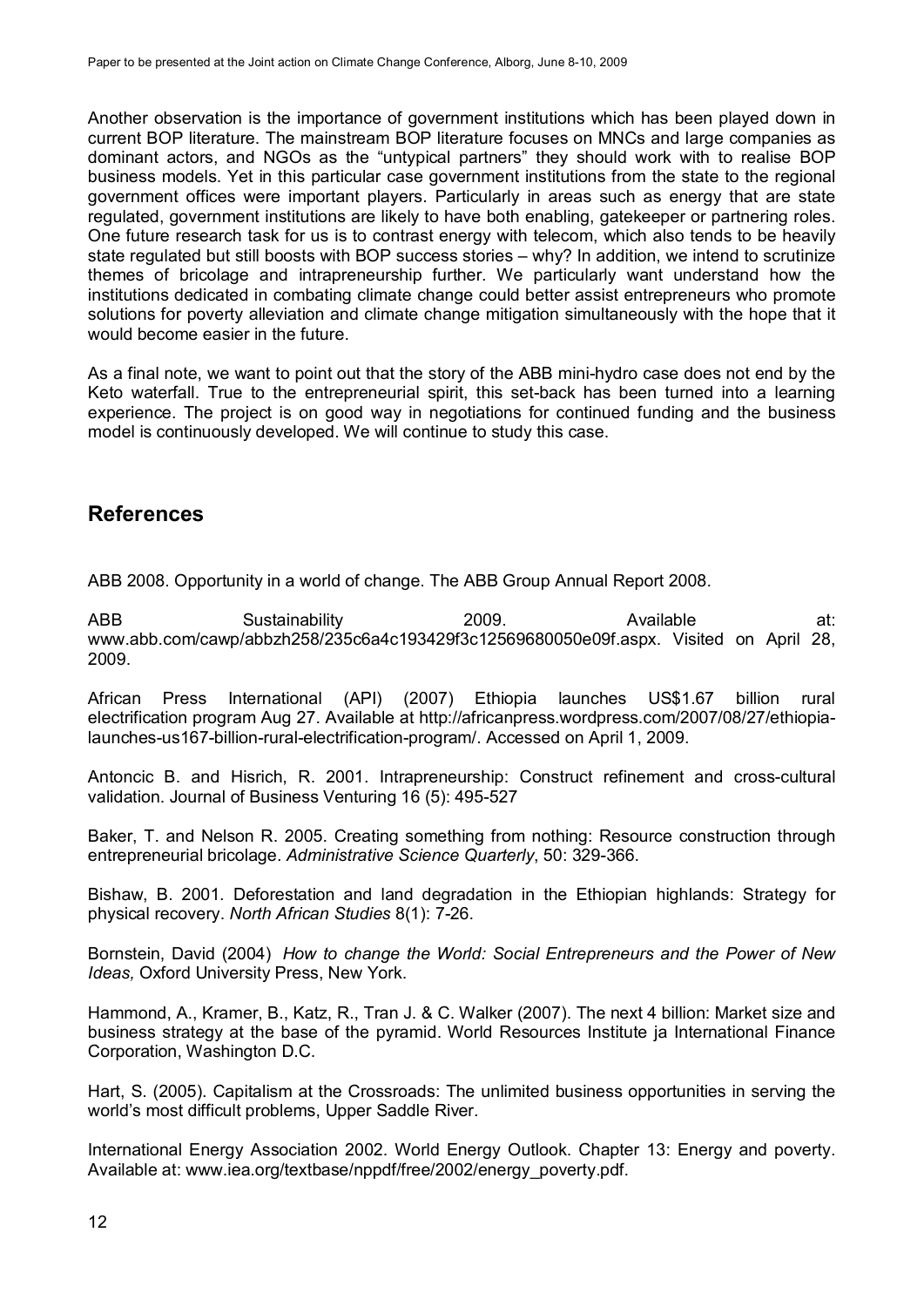Kandachar, P. ja M. Halme (eds.) 2008. Sustainability Challenges and Solutions at the Base of the Pyramid: Business, Technology and the Poor. London, Greenleaf.

Mair, J. and Marti, I. 2006. Social entrepreneurship research: A source of explanation, prediction, and delight. *Journal of World Business* 41: 36–44.

Micro hydro 2009. http://en.wikipedia.org/wiki/Micro hydro. Visited on April 28.

Pico hydro. 2009. What is pico hydro? www.picohydro.org.uk. Visited on April 28.

Prahalad, C. (2005). Fortune at the Bottom of the Pyramid: Eradicating Poverty through Profits. Wharton School Publishing, Upper Saddle River, NJ.

Prahalad, C. K. & A. Hammond, A. 2002. Serving the World's Poor, Profitably. Harvard Business Review 80(9), 48-57.

Rocchi, S. and Kusume, Y. 2008. Empowering creativity: A design-led innovation experience based on value co-creation and user insights. In Kandachar, P. & Halme, M. (eds.) Sustainability Challenges and Solutions at the Base of the Pyramid: Business, Technology and the Poor. London, Greenleaf.

UNFCCC (2009) Clean Development Mechanism. Available at: http://unfccc.int/kyoto\_protocol/mechanisms/clean\_development\_mechanism/items/2718.php. Accessed on April 8, 2009.

World Business Council for Sustainable Development ,WBCSD, *Sustainable Livelihoods*, March 2004, Atar Roto Press SA, Switzerland, p. 23. www.wbcsd.org

Zahra, S., Gedajlovic E., Neubaum, D. and Schulman, M. 2008. A typology of social entrepreneurs: Motives, search processes and ethical challenges. *Journal of Business Venturing*, doi:10.1016/j.jbusvent.2008.04.007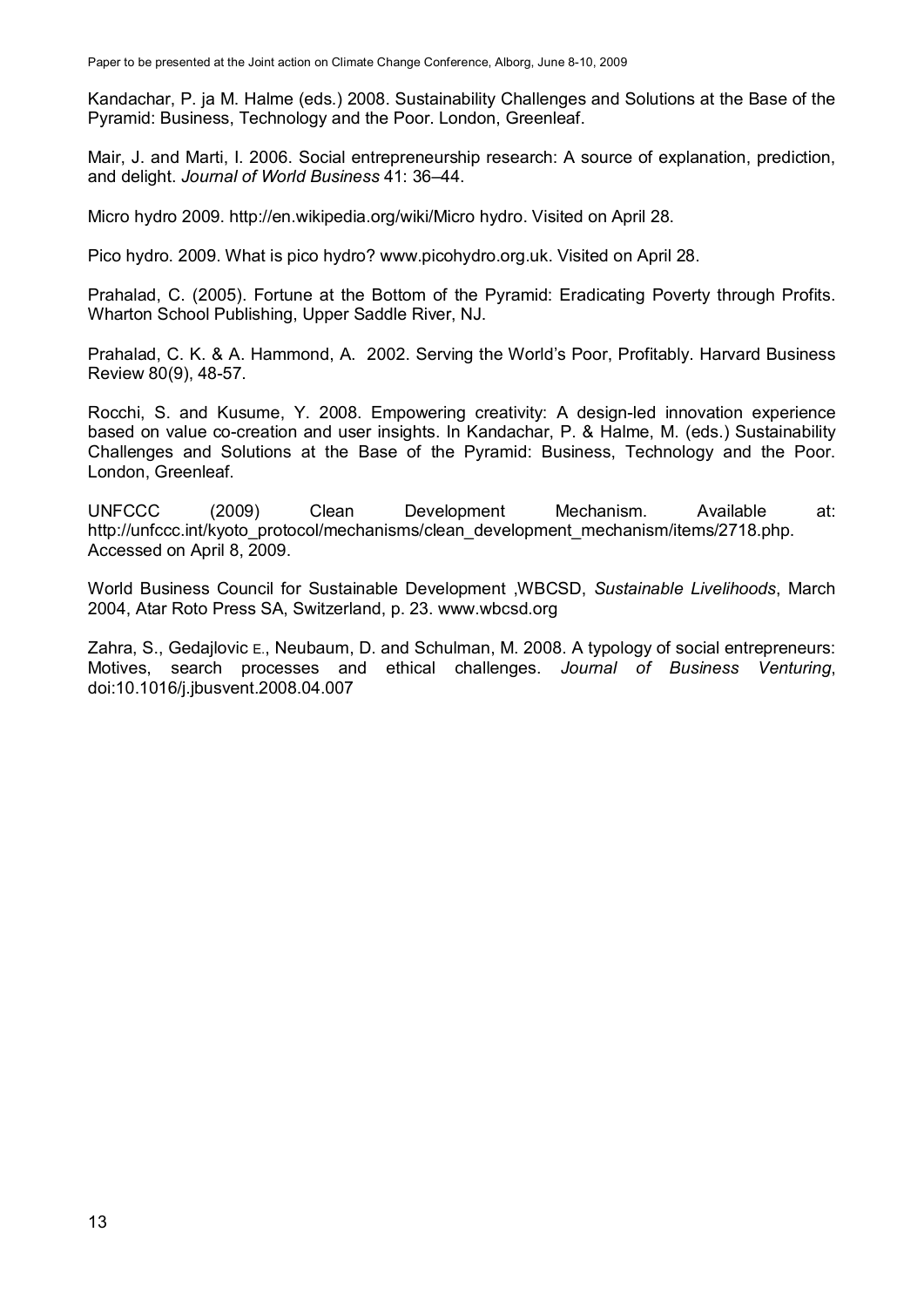## **Appendix 1**

List of interviewees

| Respondent:             | Organisation:                                                               | Title:                                                                                   | Interview date and place:                                                                                                        |
|-------------------------|-----------------------------------------------------------------------------|------------------------------------------------------------------------------------------|----------------------------------------------------------------------------------------------------------------------------------|
| Mika<br>Turpeinen       | Finland<br><b>ABB</b><br>stationed<br>in<br>Abeba<br>Addis<br>Ethiopia      | <b>Business</b><br>Development<br>Manager                                                | Interviews, discussions and email<br>2007-2009.<br>correspondance<br>Finland and Ethiopia                                        |
| Tapio<br>Peltonen       | Strategy<br>Advisors,<br>Finland                                            | Consultant                                                                               | Interviews, discussions and email<br>correspondance<br>2007-2009.<br>Finland and Ethiopia                                        |
| Jote Korssa             | <b>BOP</b><br>Consulting,<br>Ethiopia                                       | CEO                                                                                      | Discussions, cultural and linguistic<br>interpretation,<br>assistance<br>in.<br>$25.2 -$<br>interviews.<br>12.3.2009<br>Ethiopia |
| Deed Jaldessa           | EECMY-<br>DASSC,<br>Ethiopia                                                | Managing<br><b>Director</b>                                                              | Interview in English, 5.3.2009,<br>Addis Abeba Ethiopia                                                                          |
| Getahun<br><b>Moses</b> | <b>National Electric</b><br>Agency, Ethiopa                                 | General<br>Manager                                                                       | Interview in English, 26.2.2009,<br>Addis Abeba Ethiopia                                                                         |
| Abraham<br>Tesfa        | Cooperatives<br>Promotion<br>agency, Oromia<br>Region Ethiopia              | <b>Director</b>                                                                          | Interviews and discussions<br>in.<br>English, 28.2-3.3.2009,<br>Dembi<br>Dolo, Ethiopia                                          |
| Tilahun<br>Endashaw     | Ministry<br>of<br><b>Mines</b><br>and<br>Energy, Oromia<br>Region, Ethiopia | Regional<br>manager                                                                      | Interviews<br>discussions<br>and<br>in<br>English,<br>28.2-3.3.2009,<br>Dembi<br>Dolo, Ethiopia                                  |
| Martha Kibru            | St.<br>Mary<br>University,<br><b>Addis</b><br>Abeba,<br>Ethiopia            | Researcher                                                                               | Interviews and discussions<br>in<br>English, 26.2.2009 and 11.3.2009,<br>Addis Abeba, Ethiopia                                   |
| Zeleke<br>Desalegn      | LamLam village                                                              | Village head                                                                             | Interview<br>with<br>Oromic<br>in.<br>interpretation, 2.3.2009, Ethiopia.                                                        |
| Ahmedin<br>Shimalesh    | Giraro<br>village                                                           | Tulama   Village head                                                                    | Interview in<br>with<br>Oromic<br>interpretation,<br>2.3.2009,<br>Ethiopia.                                                      |
| Village<br>3<br>women   | Village 21                                                                  | Wives,<br>household<br>responsible                                                       | with<br>Interview<br>in<br>Oromic<br>interpretation, 2.3.2009, Ethiopia.                                                         |
| Name<br>unrecorded      | Village 21                                                                  | Village<br>cooperatives'<br>grain<br>mill<br>employee                                    | Interview<br>Oromic<br>with<br>in<br>interpretation, 2.3.2009, Ethiopia.                                                         |
| Several<br>interviews   | Village 21 and<br>Dembi<br>Dolo<br>town                                     | Subsistence<br>entrepreneurs<br>(shop keepers,<br>barbers,<br>laundry<br>keeper, tailor) | Interview<br>Oromic<br>with<br>in<br>interpretation,<br>$1.-3.3.2009,$<br>Ethiopia.                                              |